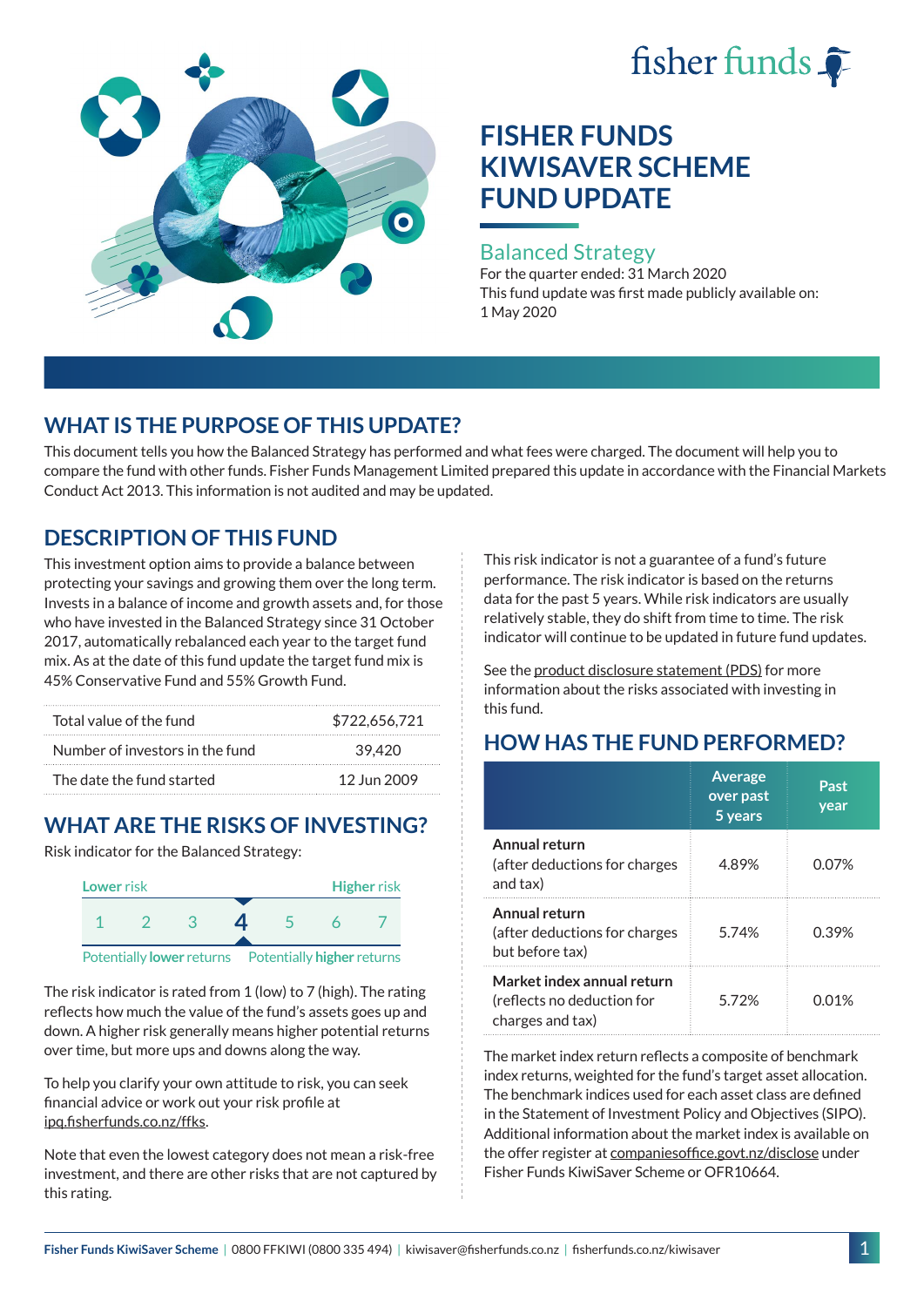## **ANNUAL RETURN GRAPH**



This shows the return after fund charges and tax for the last 10 years ending 31 March. The last bar shows the average annual return for the last 10 years, up to 31 March 2020.

**Important:** This does not tell you how the fund will perform in the future.

Returns in this update are after tax at the highest prescribed investor rate (PIR) of tax for an individual New Zealand resident. Your tax may be lower. The market index return reflects no deduction for charges and tax.

#### **WHAT FEES ARE INVESTORS CHARGED?**

Investors in the Balanced Strategy are charged fund charges that include GST. In the year to 31 March 2019 these were:

|                                                | % of net asset value   |  |
|------------------------------------------------|------------------------|--|
| <b>Total fund charges</b>                      | 1 21%                  |  |
| Which are made up of:                          |                        |  |
| Total management and<br>administration charges | 1.01%                  |  |
| Inding:                                        |                        |  |
| Manager's basic fee                            | 0.91%                  |  |
| Other management and<br>administration charges | 0.10%                  |  |
| Total performance-based fees <sup>1</sup>      | 0.20%                  |  |
| <b>Other charges:</b>                          | \$ amount per investor |  |
| Annual account fee                             |                        |  |

Small differences in fees and charges can have a big impact on your investment over the long term.

#### **EXAMPLE OF HOW THIS APPLIES TO AN INVESTOR**

Sarah had \$10,000 in the fund at the start of the year and did not make any further contributions. At the end of the year, Sarah received a return after fund charges were deducted of \$7 (that is 0.07% of her initial \$10,000). Sarah also paid \$36 in other charges. This gives Sarah a total loss after tax of -\$29 for the year.

#### **WHAT DOES THE FUND INVEST IN? Actual investment mix**

This shows the types of assets that the fund invests in.



#### **Target investment mix**

This shows the mix of assets that the fund generally intends to invest in.